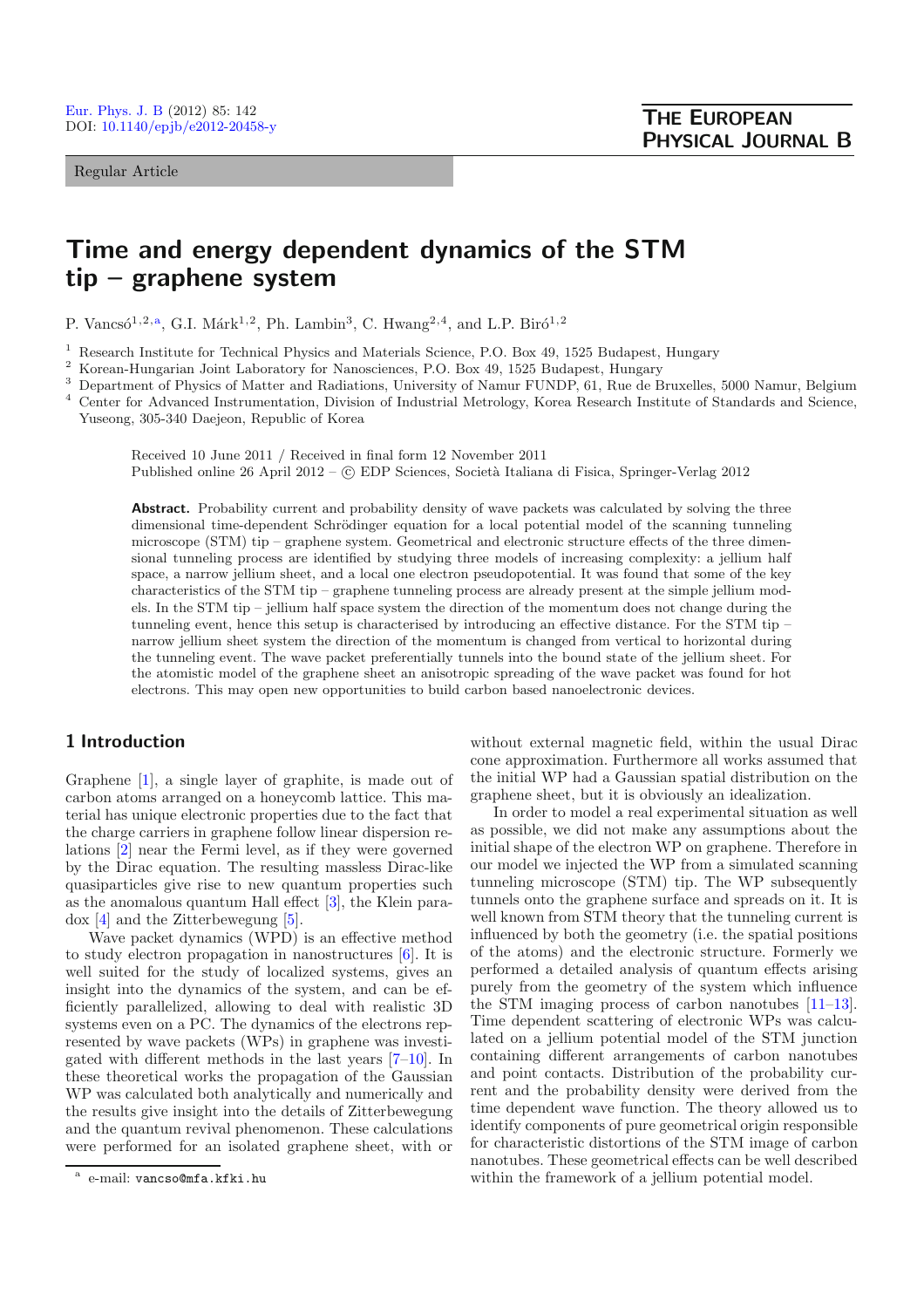In this work we present a detailed description of WP evolution for an STM tip – graphene system taking into account the effects arising from both geometrical and electronic structure origin. The metallic STM tip was simulated with a jellium potential as earlier, and in case of graphene, we compared two approximations: a jellium model and a local one electron pseudopotential [\[14\]](#page-6-11).

The organization of this paper is as follows. Section 2 gives an outline of the WP dynamical method for calculating the tunnel current and it is explained how relevant physical quantities are calculated from the time dependent wave function. In Section 3 we apply the jellium model, formerly used for STM tip – nanotube – support tunneling situations, for the STM tip – graphene system. In Section 4 we incorporate the band structure effects into the calculation by means of a local one electron pseudopotential. Three distinct cases are examined: (a) STM tunneling into a jellium half space, equivalent to a bulk metal sample; (b) STM tunneling into a thin jellium sheet  $-$  a model of a graphene-like layer without atomic structure; and (c) STM tip tunneling into graphene with the atomic structure taken into account. We conclude with remarks in Section 5.

Hartree atomic units are used in all formulas except where explicit units are given. SI units are used, however, in all the figures and numerical data.

## **2 Methods**

#### **2.1 Time evolution operator**

In order to investigate the dynamics of the tunneling event from the STM tip to the graphene sample and subsequent charge spreading on graphene, we used the WPD method. This conceptionally simple method contains no perturbative approximation but includes all interference and multiple scattering effects. The  $\psi(\vec{r},t)$  time dependent wave function is computed from the time dependent 3D Schrödinger equation by the split operator Fourier transform method [\[15](#page-6-12)[,16](#page-6-13)]. The propagated wave function after a time step  $\Delta t$  can be calculated by applying the timeevolution operator on the WP at any instant  $t$ 

$$
\psi(\vec{r}, t + \Delta t) = e^{-i\mathbf{H}\Delta t} \psi(\vec{r}, t). \tag{1}
$$

Within the split operator method the time evolution operator is approximated by

$$
e^{-i(\mathbf{K}+\mathbf{V})\Delta t} = e^{-i\mathbf{K}/2\Delta t}e^{-i\mathbf{V}\Delta t}e^{-i\mathbf{K}/2\Delta t} + O\left(\Delta t^3\right) \tag{2}
$$

where the potential energy propagator is a simple multiplication with  $\exp(-iV(\vec{r})\Delta t)$  for local potentials, and the effect of the kinetic energy propagator  $\exp(-i\mathbf{K}/2\Delta t)$ is given in  $k$  space by multiplicating the momentum space wave function  $\varphi(\vec{k}, t)$  by  $\exp(i|\vec{k}|^2 \Delta t/4)$ . Using this method the time evolution of the  $\psi(\vec{r},t)$  wave function can be determined from any arbitrary initial wave function  $\psi(\vec{r}, t = 0)$ . From the time dependent wave function the  $\rho(\vec{r},t) = |\psi(\vec{r},t)|^2$  probability density and the  $\vec{j}(\vec{r},t) = \text{Im}(\psi^* \nabla \psi)$  probability current density can be calculated. Plane integration of  $\vec{j}(\vec{r},t)$  along a selected measurement plane gives the probability current  $I(t)$  crossing the plane as the function of time, and the tunneling probability is  $T = \int_0^\infty I(t)dt$ . The time dependent Schrödinger equation gives us the time dependent  $\psi(\vec{r}, t)$  wave function, which incorporates the complete information about the dynamics of the quantum system in the time domain. Sometimes it is more useful, however, to study the dynamics in the energy domain. Utilizing the time-energy  $(t-E)$ Fourier transform we can switch from the time domain dynamics to the energy domain dynamics [\[16](#page-6-13)[,17\]](#page-6-14). Indeed, the time dependent wave function can be written as a sum of the eigenstates:

$$
\psi(\vec{r},t) = \sum_{n} A_n \psi(\vec{r},E_n) e^{-iE_n t} \tag{3}
$$

where  $A_n$  are the complex superposition coefficients. Applying the  $t$ - $E$  Fourier transform to this gives

$$
\psi(\vec{r}, E) = \int_{0}^{T_{max}} \psi(\vec{r}, t) w(t) e^{iEt} dt
$$

$$
= \sum_{n} A_n \psi(\vec{r}, E_n) \delta(E - E_n), \qquad (4)
$$

where  $w(t)$  is a window function which is used to minimize the effect of the finite  $T_{max}$  integration time. From this it is obvious that the  $t$ -E Fourier transform provides us the eigenstates of the system. We can easily calculate the energy distribution (spectral distribution) of the WP for any given spatial region by integrating the  $\rho(\vec{r}, E) = |\psi(\vec{r}, E)|^2$ energy dependent probability density for that region:

$$
P(E) = \int\limits_V \rho(\vec{r}, E) \, dV. \tag{5}
$$

#### **2.2 Potential**

Within the framework of the jellium potential description of the STM tip – graphene nanosystem the STM tip is approached by a rotational hyperboloid of 0.5 nm apex radius and 15◦ aperture angle. The jellium potential value is zero outside the effective surface of the tip and <sup>−</sup>9.81 eV inside. This value was calculated from the HOPG  $E_F =$  $5 \text{ eV}$  Fermi energy and  $W = 4.81 \text{ eV}$  work function. In first approximation the graphene sheet is taken as a jellium sheet of finite thickness. The potential inside the sheet is also <sup>−</sup>9.81 eV. In the next step of approximation the band structure effects are taken into account by applying a local one electron pseudopotential [\[14](#page-6-11)] matching the band structure of the graphene sheet  $\pi$  electrons. The potential has the following form

$$
V_{graphene}(\vec{r}) = \sum_{j=1}^{N} \sum_{i=1}^{3} A_i e^{-a_i |\vec{r} - \vec{r}_j|^2}
$$
(6)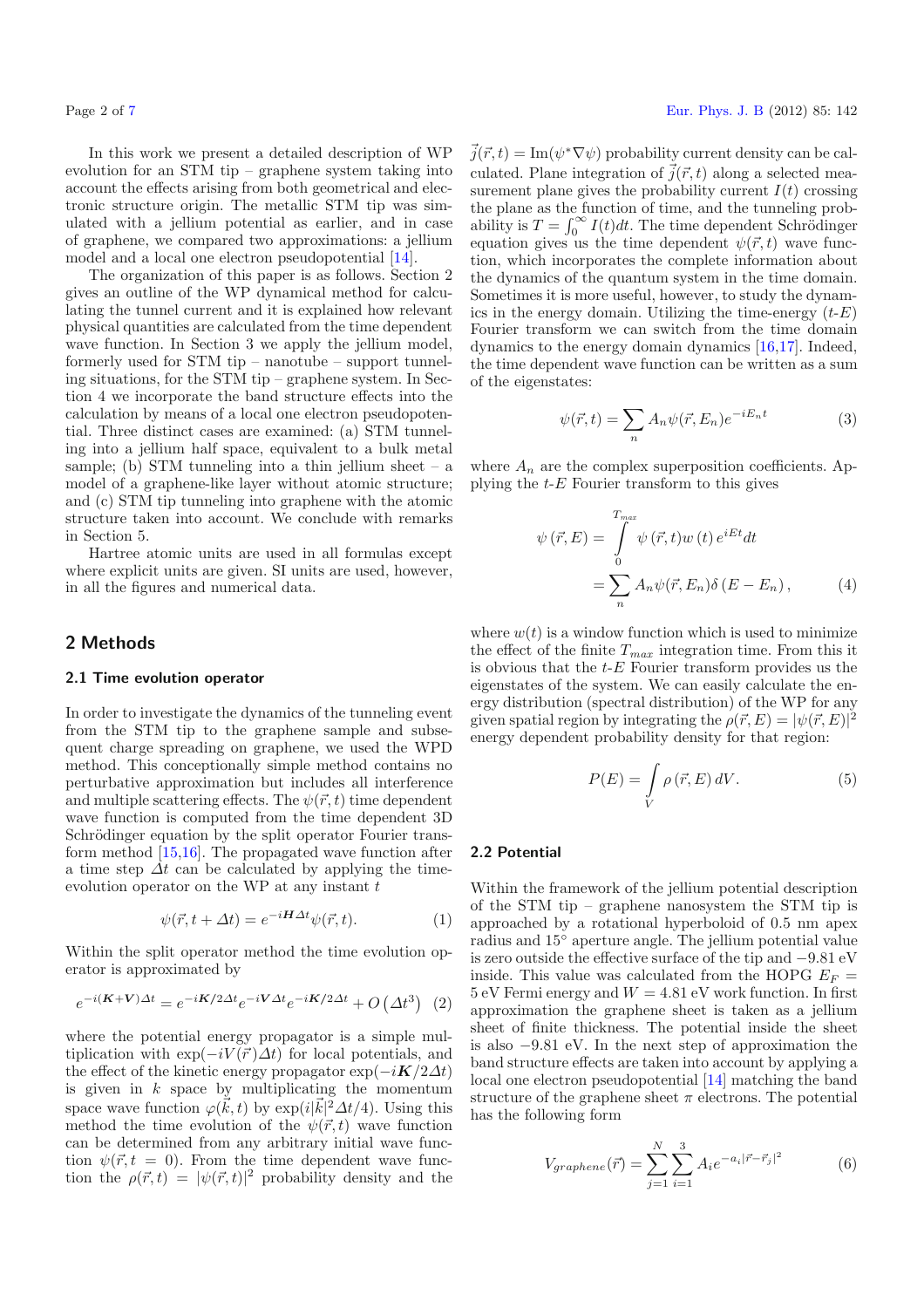<span id="page-2-0"></span>

**Fig. 1.** Grayscale image of the vertical (*xz*) cross section of the model potentials. (a) Infinite jellium half-plane, (b) thin jellium sheet, (c) graphene pseudopotential. The hyperbolic protrusion on the upper half plane and the horizontal row of black dots (c) represent the vertical cross sections of the tip and graphene, respectively. Black (white) denotes smallest (largest) potential values. The dark gray level is the negative potential inside the STM tip and the jellium sample (−9*.*81 eV), the light gray level is the vacuum potential (zero).

where  $\vec{r}_i$  denote the atomic positions and N is the number of atoms. The  $A_i$ ,  $a_i$  coefficients are given in reference [\[14\]](#page-6-11). Figure [1](#page-2-0) shows the vertical  $(xz)$  cross section of the model potentials of both the jellium and pseudopotential systems (z is the direction perpendicular to the graphene sheet). Absorbing boundary conditions are realized by a drain potential around the presentation box [\[18\]](#page-6-15). In order to investigate the tunneling from the STM tip onto the graphene surface, the initial Gaussian WP was launched from the tip bulk towards the apex of the tip with momentum equal to the Fermi momentum:  $\vec{k} = (0, 0, -k_F)$ . The real space width of the WP is chosen to be  $\Delta x, y, z = 0.37$  nm which is considerably larger than the width of the STM tipgraphene tunneling channel 0.1–0.2 nm.

## **3 Wave packet dynamics results for the jellium model**

As we mentioned the tunneling phenomenon is determined by both the geometry and the electronic structure of the system. In order to understand the influence of these factors in the case of the STM – graphene system, first we focused on pure geometrical effects within the jellium potential model. The STM tip – graphene system has two important ingredients: an atomically sharp STM tip and a one atom thick graphene sheet. In order to study the effects of the STM tip and the graphene sheet separately, we compared two different situations, when the STM tip is over a jellium half-space and when the STM tip is above an infinite jellium plane of thickness 0.09 nm (see Fig. [1\)](#page-2-0). Figure [2](#page-2-1) shows the time evolution of the probability density in these two cases, Figures [2a](#page-2-1) and [2b](#page-2-1) are for the half space, Figures [2c](#page-2-1) and [2d](#page-2-1) are for the thin sheet. Figures [2a](#page-2-1) and [2c](#page-2-1) are for  $t = 1.95$  fs time instant, Figures [2b](#page-2-1) and [2d](#page-2-1) are for  $t = 3.61$  fs. This two particular time instants were chosen in the moment when the WP already started to tunnel from the tip apex into the sample  $(t = 1.95 \text{ fs})$  and when the WP is already spreading  $(t = 3.61 \text{ fs})$ . Majority of the WP is reflected back from the boundary of the tip potential into the tip; note the interference patterns inside the tip. These interferences cause vortices to appear



<span id="page-2-1"></span>**Fig. 2.** (Color online) Selected snapshots from the time evolution of the probability density of wave packet shown as grayscale coded 2D sections. (a) and (b) jellium half space. (c) and (d) thin jellium sheet. (a) and (c)  $t = 1.95$  fs. (b) and (d)  $t = 3.61$  fs. Black corresponds to zero probability. The horizontal dashed line shows the position of the plane, where the tip-sample current was measured. We used a separate gray scale in the tip region and the sample region (above and below the dashed line) because the probability density in the sample is several orders of magnitude smaller than in the tip. The edges of the jellium electrodes are shown by thin lines.

 $\qquad \qquad \textbf{(c)}\qquad \qquad \textbf{(d)}$ 

in the probability current density inside the tip. For the case of the half space model, which is "open" on below, the WP can freely propagate in the direction of its initial momentum, in the  $-z$  direction. For the case of the thin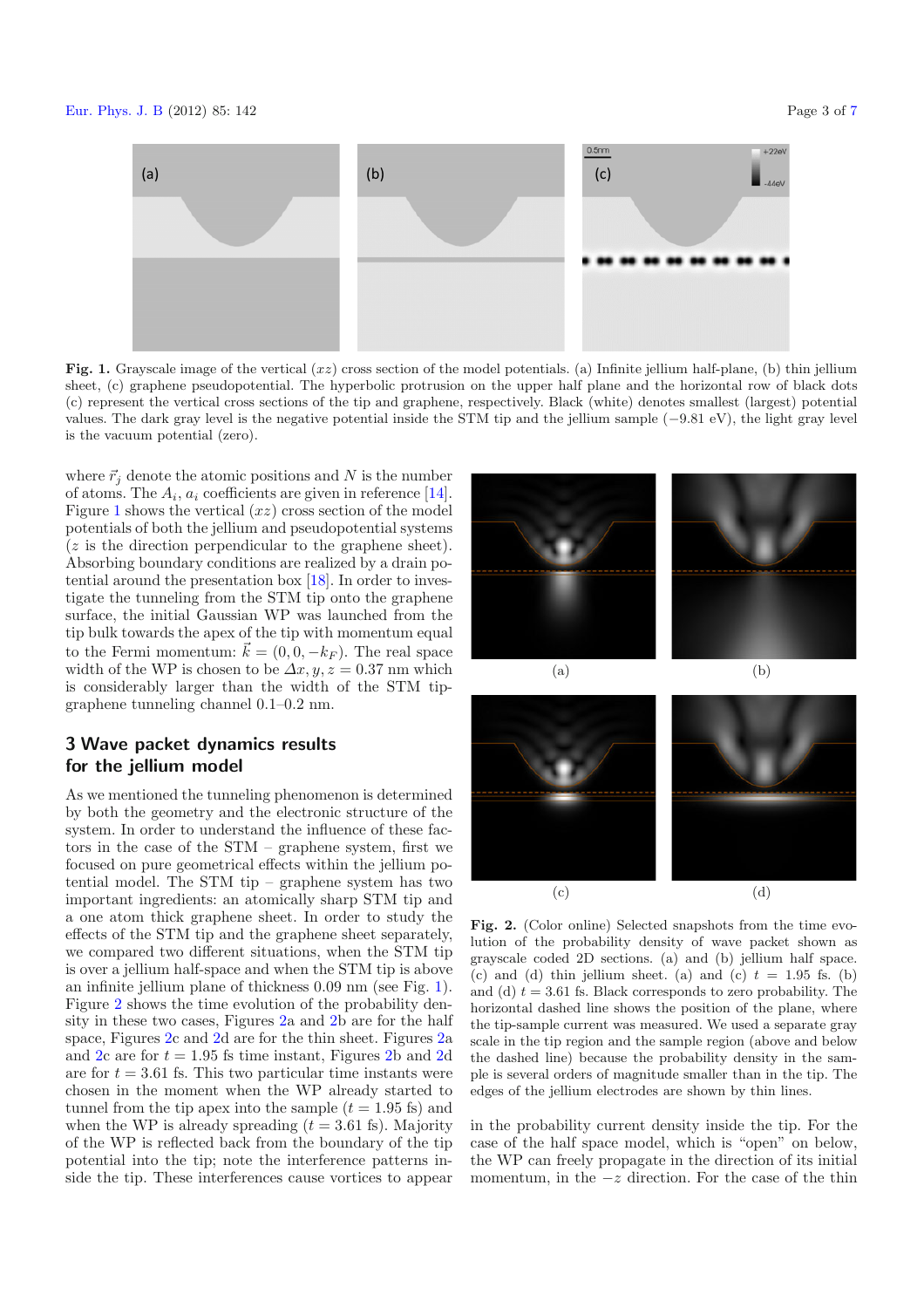<span id="page-3-0"></span>

**Fig. 3.** (Color online) Probability current for the half space jellium (red line) and thin jellium sheet (blue dashed line) models, measured in a plane between the tip and the sample. Negative (positive) values denote current flowing in the −(+)*z* direction from the tip (sample) into the sample (tip), respectively. Note the back-tunneling into the STM tip in the case of the thin jellium sheet, which is absent at the half infinite jellium model.

jellium sheet model, however, the WP cannot propagate in the  $-z$  direction because of the large positive potential step at the lower boundary of the sheet. The WP is thus first accumulated in the jellium sheet below the tip apex and then it begins to spread along the sheet preserving its initial cylindrical symmetry.

The probability current as a function of time (see Fig. [3\)](#page-3-0) was calculated between the STM tip and the sample (the jellium surface) for the two models. In contrast to the jellium half plane where the probability current assumes only negative  $(-z$  direction) values, the current assumes negative and positive values as well in the case of the narrow jellium plane. Thus in the second case part of the tunneled WP tunnels back from the jellium surface to the STM tip. A transient period of length  $\Delta t \approx 4$  fs can be defined while the probability current still flows between the tip and the surface. Figure [4](#page-4-0) shows the transmission probability of the WP for the half space model. The spectral distributions of the WP (Eq. (5)) calculated for the tip and the sample regions are shown at the inset. Due to the fact that the majority of the WP is reflected back into the tip bulk during the transient process, the spectral distribution at the tip region is nearly identical to the initial spectral distribution of the Gaussian WP. The spectral distribution curve for the sample region, however, is shifted towards larger energies. This is because the tunneling process preferentially selects the larger momentum components. To understand better the effect of the tip curvature we compare our computed 3D transmission probabilities of the jellium tip – half space model to a simple plane-plane (1D) model. With the help of the analytical expression for the plane-plane transmission probability an effective tunnel distance [\[12](#page-6-16)]  $d_{\text{eff}}$  can be defined. This

tells us that the barrier consisting of a plane sample and a hyperbolic tip with 0.5 nm radius at 0.32 nm distance is approximately equivalent to a plane-plane barrier with 0.38 nm effective distance.

Figure [5](#page-4-1) shows the spectral distribution for the case of the jellium sheet. Note the sharp peak at  $E_F + 1.9 \text{ eV}$ . This peak is caused by the bound state of the jellium sheet. Indeed, the jellium sheet has a finite thickness of 0.09 nm and a <sup>−</sup>9.81 eV depth. This 1D potential well has a bound state at  $E = -3.1$  eV. The tunneling event proceeds in two steps. First the WP tunnels into the bound state of the jellium. Then this quasi bound state begins to spread along the sheet. A selection process seems to operate during the transient period in the case of the narrow jellium plane, which means that after the transient process certain components of the WP are found to be tunneled back to STM tip and certain components are found to have remained on the jellium sheet. The oscillatory behaviour of the probability current seen in Figure [4](#page-4-0) shows that the transient process is a resonant tunneling process. The inset of Figure [5](#page-4-1) shows the radial probability density  $\rho(r, E)$  along the jellium sheet. Note that the state at  $E_F + 1.9$  eV (corresponding to the bound state) is much more delocalized than the one for  $E_F$ . This also proves that these components of the WP near the bound state  $(E_F + 1.9 \text{ eV})$  have a considerably greater probability to spread on the jellium sheet than those near the Fermi energy.

In our jellium calculations the first case (rotational hyperboloid tip and a half infinite bulk sample) is similar to a bulk metallic sample where the WP, after the tunneling event, is able to spread further along the initial direction (z axis) into the sample. The graphene sheet, however, is only one atomic layer thick in the z direction. Our second geometry (STM tip and thin jellium sheet), therefore can be compared to the graphene geometry where the initial WP is not able to spread along the z axis; its momentum has to be changed during the transient process from the vertical  $(z)$  into the horizontal  $(xy)$  direction.

## **4 Wave packet dynamics results for the atomistic potential**

After discussing the geometrical effects we focus on graphene where the electronic structure is taken into account with a local one-electron pseudopotential (Eq. (6)). Figure [1c](#page-2-0) shows the values of this potential, for a case when the STM tip is above the centre of a carbon hexagon of the graphene lattice. The details of the time evolution of the WP on the graphene surface  $(xy \csc s)$  can be seen in Figure [6.](#page-5-0) As the WP reaches the tip apex from inside the tip bulk, it begins to tunnel onto the central hexagon. Then the WP begins to spread on the graphene sheet along the C-C bonds, in hexagonal symmetry. In this atomic scale process the WP does not "notice" the infinite hexagonal lattice, only follows the pattern of the pseudopotential which has low value channels between the nearest neighbour C-C bonds, and positive values at the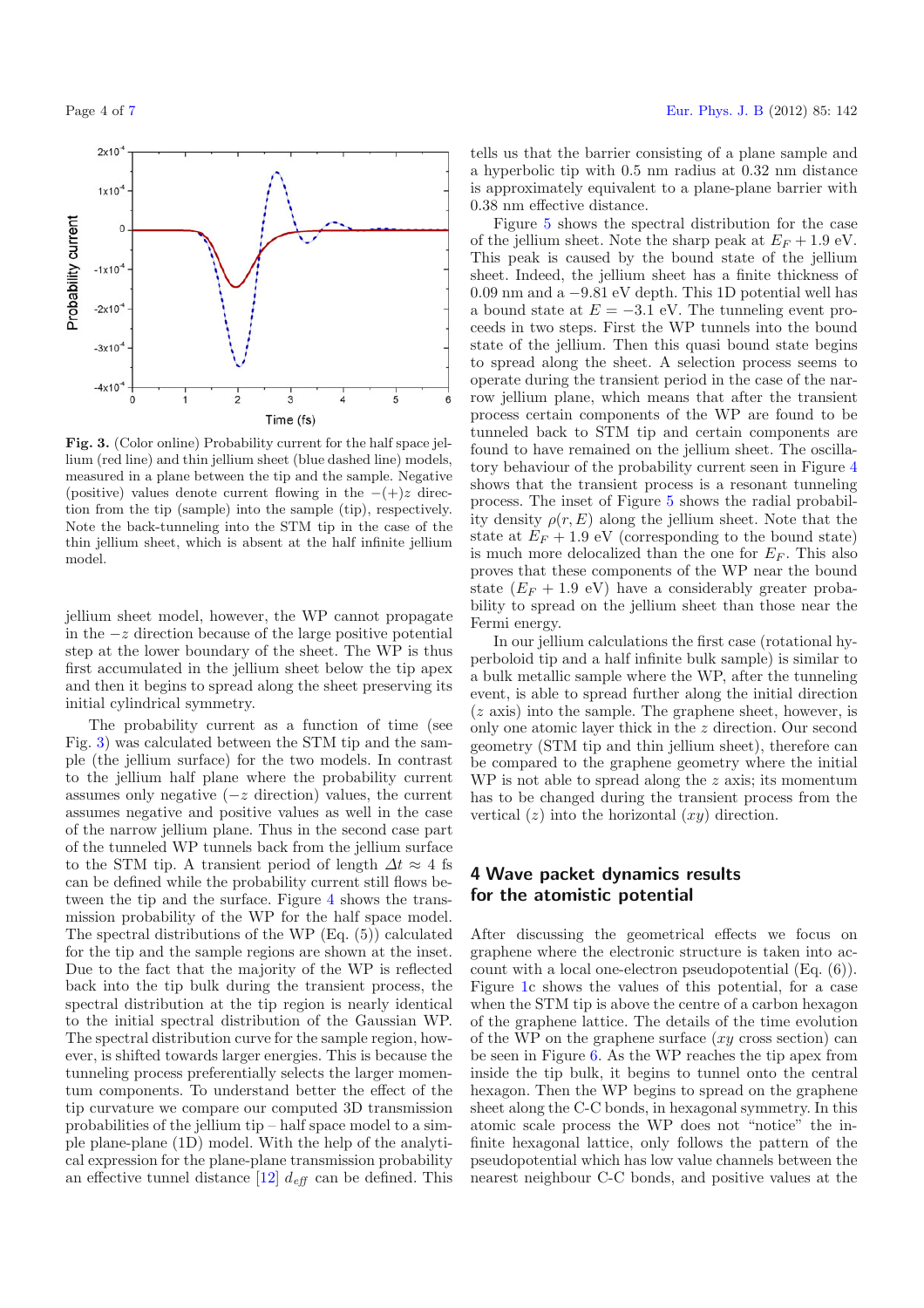

<span id="page-4-0"></span>**Fig. 4.** (Color online) Tip-sample transmission probability for the jellium half space model. As a comparison, the thin back line shows the transmission probability for a planeplane model (see the text for details). The inset shows the spectral distribution of the wave packet for the sample (red curve) and for the tip (blue dashed curve). Note the different scale of the two functions.

<span id="page-4-1"></span>**Fig. 5.** (Color online) Spectral distribution of the WP calculated for the thin jellium sheet. The inset shows the radial probability density for  $E = E_F + 1.9$  eV (red curve) and  $E = E_F$ (blue dashed curve). Both functions are normalized to one. Energy is relative to the Fermi energy.

centres of the hexagons. This stage can be regarded as a "molecular" spreading. The direction of the spreading has changed at  $t = 3.14$  fs after spreading 1.2 nm from the centre (the point of the graphene sheet below the tip apex). The new propagation direction is matching the zigzag direction of the graphene sheet in direct space which is equivalent to the 6 ΓK directions of the Brillouin-zone. At later times this propagation pattern remains in the time evolution of the probability density. This stage can be regarded as a "solid state" spreading in which the preferential directions are determined by the lattice symmetry. Figure [7](#page-5-1) shows the probability current between the STM tip and the graphene surface. As a comparison, we also

show the probability current for the narrow jellium plane model. Both curves show "back and forth tunneling", i.e. the tunnel current first shows a large negative peak (tunneling towards the sample) then a smaller positive peak (tunneling back into the tip). Hence a momentum selection process (see Sect. 3) is operating in case of both models.

To understand the zigzag propagation directions we calculated the spectral distribution of the WP on the graphene sheet, Figure [8.](#page-6-17) The large peak at  $E = E_F + 3$  eV indicates that "hot" electrons are responsible for the anisotropic spreading on the graphene surface due to the particular band structure. The selection process in this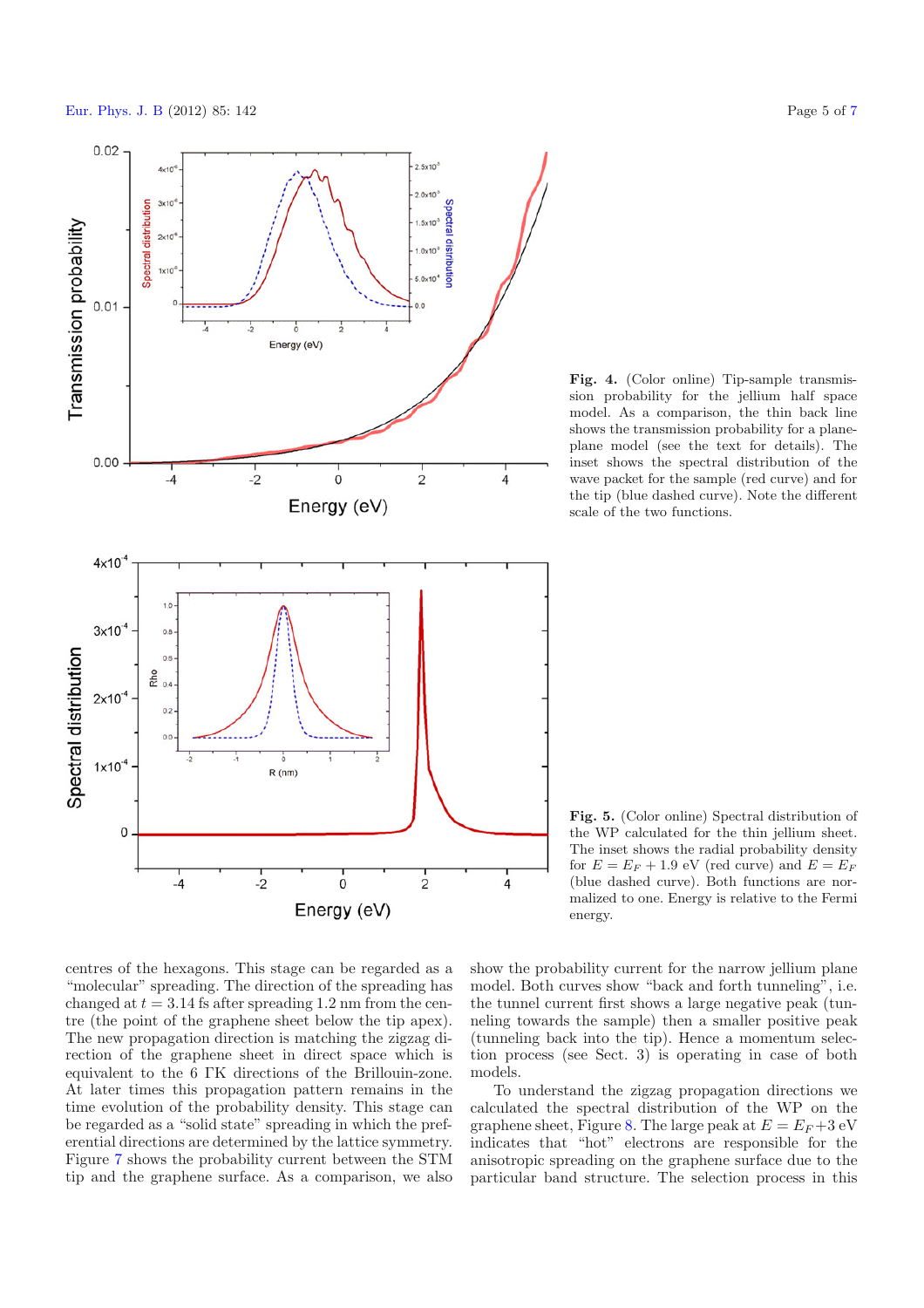

<span id="page-5-0"></span>**Fig. 6.** (Color online) Selected snapshots  $(t = 1.50, 2.71, 3.54, 4.29$  fs) from the time evolution of the probability density of the wave packed on the graphene sheet shown as grayscale coded 2D sections. Black corresponds to zero probability. Each image is separately normalized. The graphene network is shown by thin orange lines.

<span id="page-5-1"></span>

**Fig. 7.** (Color online) Comparison of the probability current for the jellium and atomistic models of the graphene sheet. Blue dashed curve is for the jellium, red is for the atomistic model. Note the different magnitude of the two currents. Negative (positive) values denote current flowing in the −(+)*z* direction from the tip (sample) into the sample (tip), respectively.

case is influenced by two factors, a DOS peak and the strongly delocalized states of the system on the graphene at this high energy.

Summarizing the simulation shows an anisotropic inplane dynamics of the WP following a 60◦ angular periodicity on the graphene surface. The observed six fold symmetry is seen on the time development of the WP, and the probability current flows in the zigzag directions. This anisotropic charge spreading can be understood from the graphene band structure in the high energy domain, where the isoenergy curves in the graphene dispersion relation are warped into hexagons. The trigonal warping effect becomes enhanced when  $E - E_F \approx \gamma$ , where  $\gamma \approx 2.8$  eV is the tight-binding C-C diagonal matrix element [\[19\]](#page-6-18). Due to the band structure and geometrical effects those components are preferred in the transient process which will be spreading in the zigzag directions. Furthermore we can identify two different regimes from the time dependent dynamics on the graphene sheet. At small distances from the tunneling point the molecular physical description dominates, spreading takes place